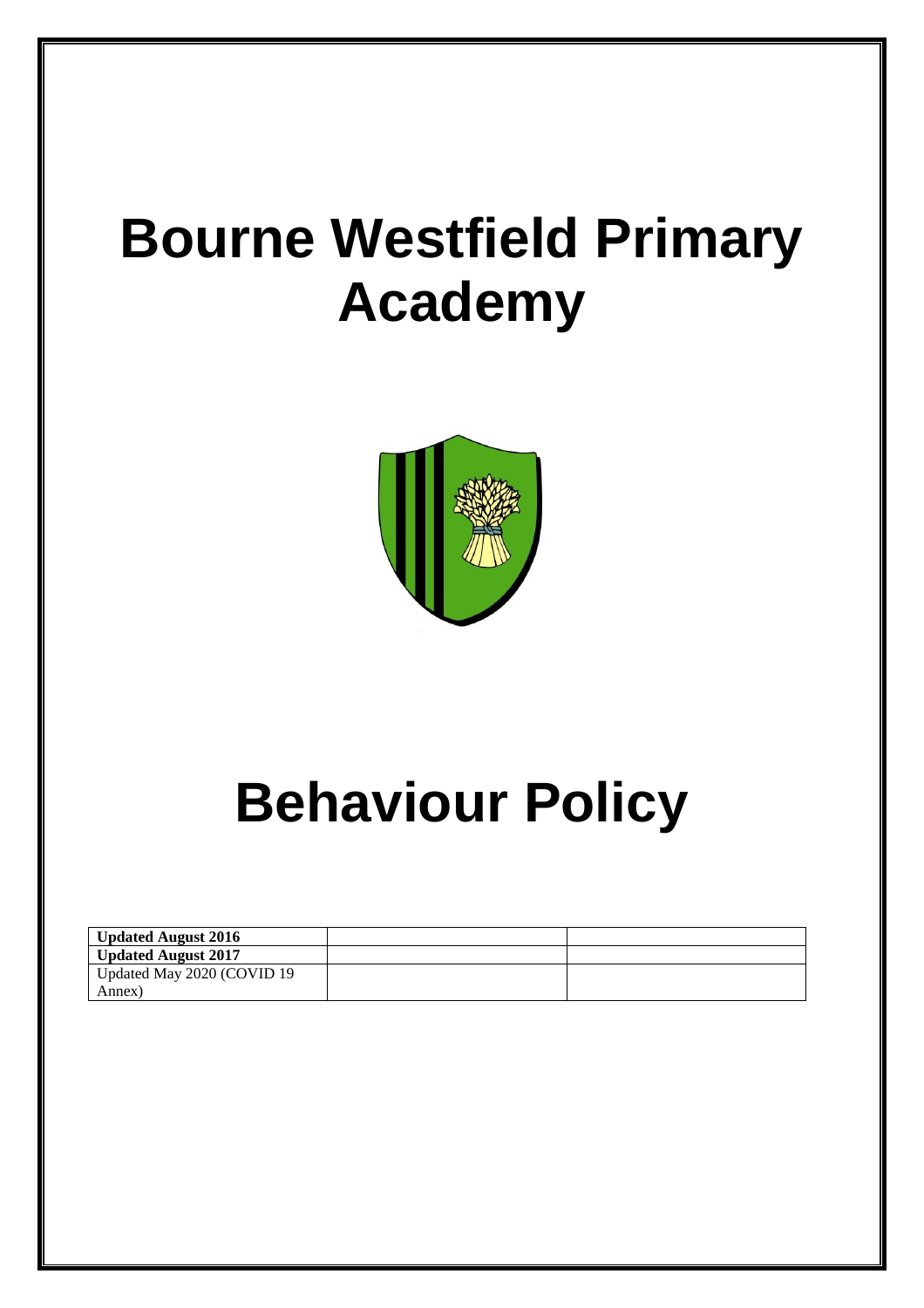### **Bourne Westfield Primary Academy Behaviour Policy 2020**

This policy will work in conjunction with the academy anti bullying policy.

- The aim of this policy is to establish a consistent approach to the management of the behaviour of pupils in and around the academy and to promote in the pupils themselves an intrinsic and positive attitude towards good behaviour and manners both in and out of school.
- We believe the effective management of behaviour is crucial to the smooth running of the academy if there is to be effective teaching and learning and if a child is to work to his/her full potential and that this is everyone's responsibility to instil within the children.
- We have high expectations for behaviour and manners at the academy.
- At Bourne Westfield Primary Academy, discipline is recognised to be a collective responsibility between children, staff, parents, governing body and other agencies involved with school.

#### **Key Principles**

- 1. We believe everyone has the right to:
	- $\bullet$  feel safe, healthy and happy;
	- be treated with respect, dignity and equality;
	- learn or to teach, or to do their job.

At Bourne Westfield, everyone has a responsibility to uphold these rights.

- 2. **We recognise that all behaviour is learnt** from life experiences. Therefore behaviour can be taught. Behaviour is an area of learning for all children. Some children will excel in this area whilst others find this area inherently challenging due to environmental, genetic or medical reasons.
- 3. We are responsible for **supporting** all children who find good behaviour challenging and **teaching** all children the values of politeness, good manners and good behaviour.
- 4. We will ensure good behaviour and manners are instilled and encouraged through **positive approaches** by all staff and visitors to the academy.
- 5. Using positive methods of discipline and motivation for good behaviour we will teach a large majority of children at the academy that good behaviour and manners are desirable and conducive to a productive learning environment. There will at times be a minority of children who require assertive discipline and sanctioning to modify their behaviour.
- 6. Only when positive methods have been exhausted will it be necessary to use assertive discipline and sanctioning.
- 7. A whole academy approach to the types of positive systems in place, and the structure of assertive discipline is paramount in ensuring consistency of approach by all adults in academy and for all children. This in turn will act to reinforce the expectations for all children and increase good behaviour and manners.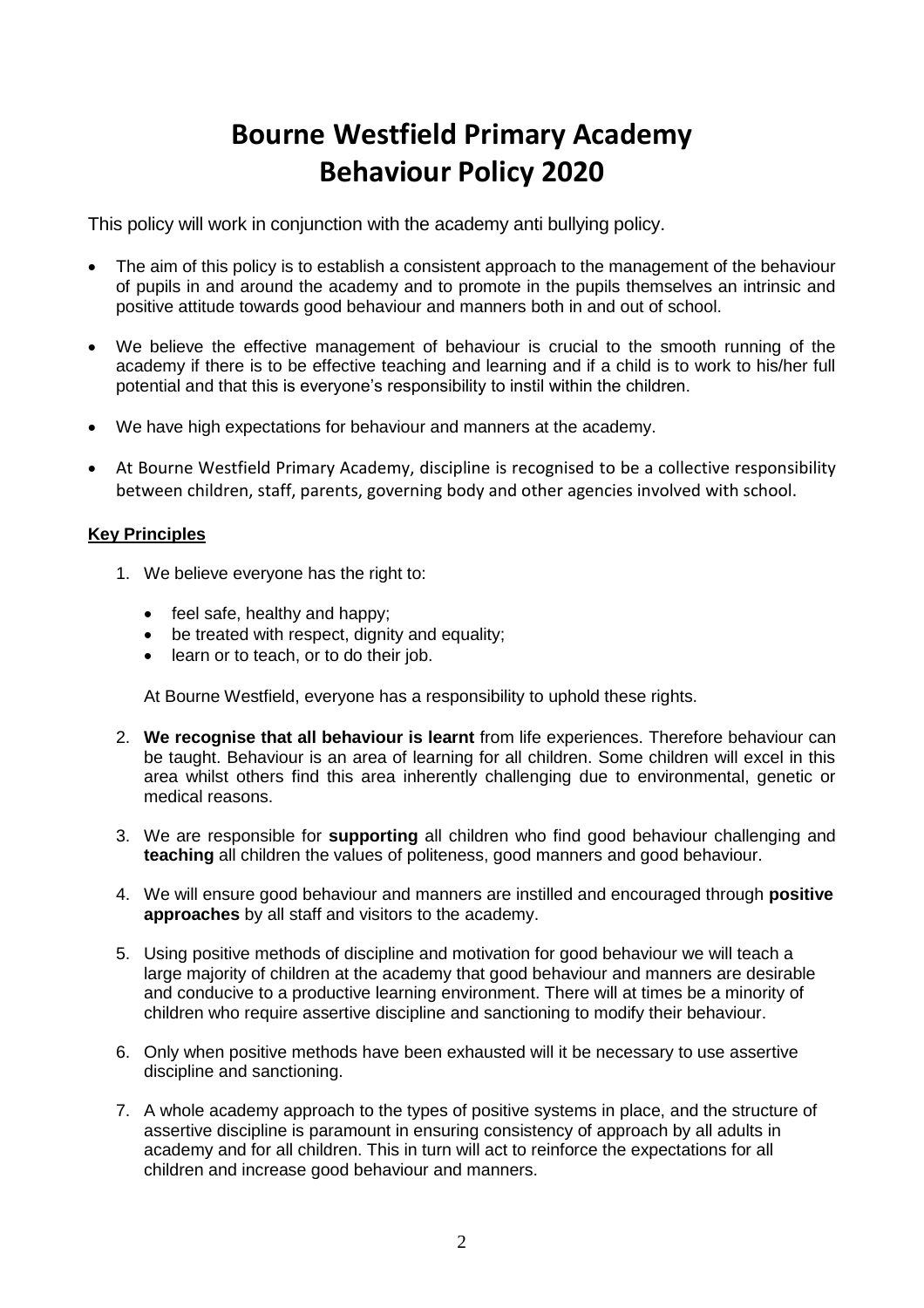#### **Expectations**

The expected learning behaviours are known as the **Westy Way**:

- **W**e are brave.
- **E**very day we try our best.
- **S**tick at it! We are resilient.
- **T**rust us we are caring.
- **Y**es! We are a team!

#### Our expectations are outlined in our **Core values**:

- Care
- Enjoyment
- Enthusiasm
- Family
- Integrity
- Professionalism

#### \*The **Code of Conduct Mascot** should be in place in all classes in the school.

\*Our expectations include the **school rules**:

- We follow instructions first time
- We walk around school in silence
- We line up in register order in silence
- We keep our cloakrooms tidy
- We change for P.E. in silence in 4 minutes or less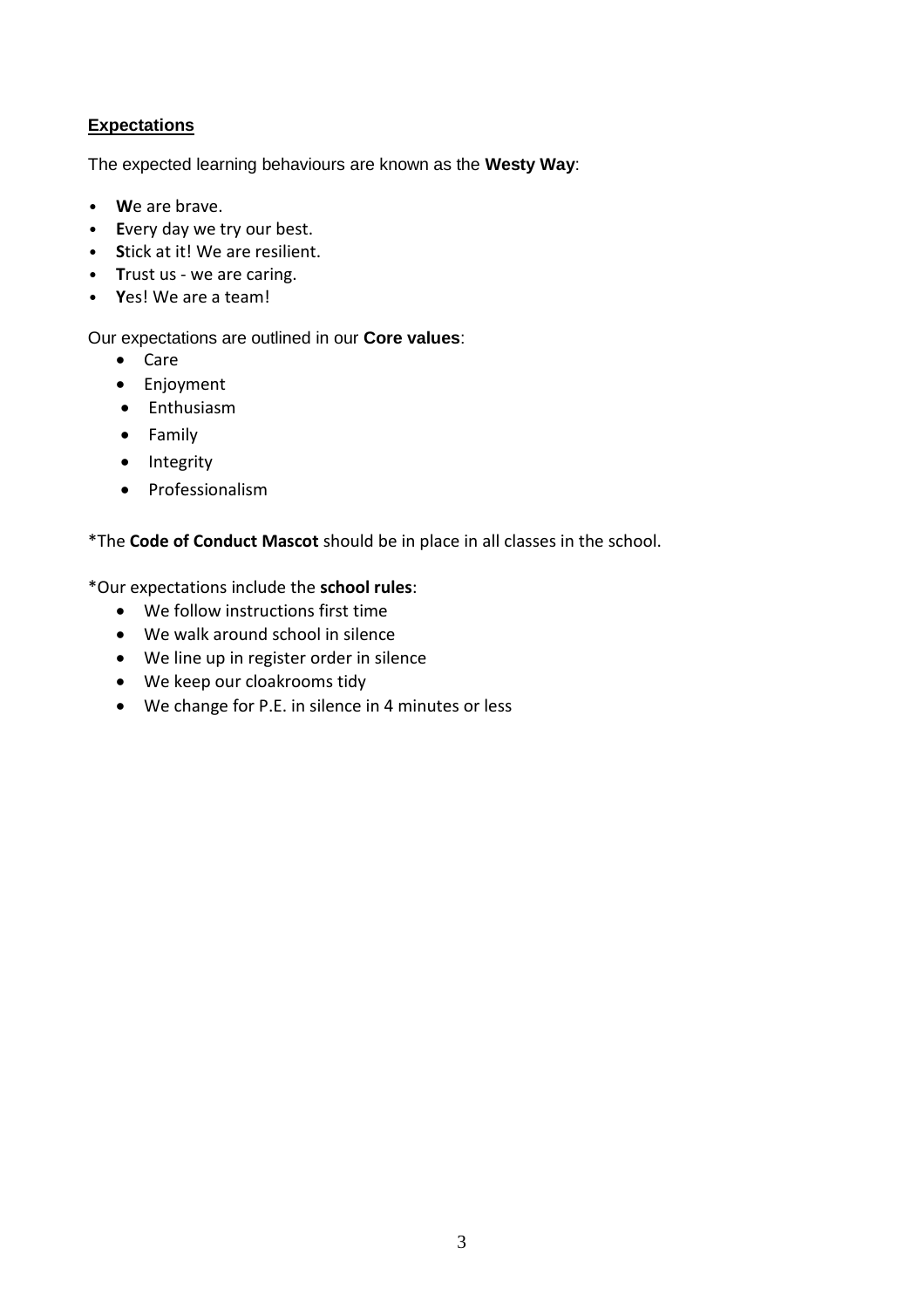#### **Behaviour Support & Intervention**

The whole academy system for teaching and support intervention levels is outlined below:

#### **1. Positive Reinforcement Strategies**

#### **Personal/Phase/Whole School Rewards:**

Written praise e.g. a positive comment on work, report, Verbal praise e.g. to the child, parent, another adult in school Peer group praise e.g. a clap, praise action etc. Smiles, thumbs up and Stickers Westy points, certificates for academic and non-academic achievement Placing value on achievements e.g. work shown to another class, name in Headteacher award book or stickers for caring for a peer of the school environment Trophies and Special Awards e.g. attendance Name in the Westfield Weekly or part of Celebration Assembly Special responsibilities e.g. being a monitor / prefect / pupil teacher / etc Child, group or class, singled out as a role model Weekly award of star pupil of the week. Westy Postcards

#### **2. Assertive Discipline Procedures**

- $\bullet$  Clear 1<sup>st</sup> warning
- Move name peg from Green To Amber (Details below)
- Move name peg to Red (Details below some behaviour will result in immediate red)



#### **3. Behaviour Conference**

Referral to LT/SLT

Parents, teacher, teaching assistants, FLA and child to meet with member of LT/SLT Discuss behaviour in the academy – explicit examples, frequency, severity Discuss behaviours at home as above Discuss intervention so far and impact if any Discuss causes (if identified) and any support required Ensure the child's voice is considered in all target setting Produce Pastoral Support Programme through an EHA as unified home/school system Conference Review and re-action at least once every half term

#### **4. Referral To Single Agency or Multi-Agency Support - TAC**

Referral through completion of EHA by CT, SENDCo or FLA Lead to advise local area TAC team and consider BOSS involvement Recommendations & targets set and carried out through conferences and LT/FLA meetings Implement targets and actions generated by TAC group Monitor interventions and strategies being used in class at least once every 8 weeks.

4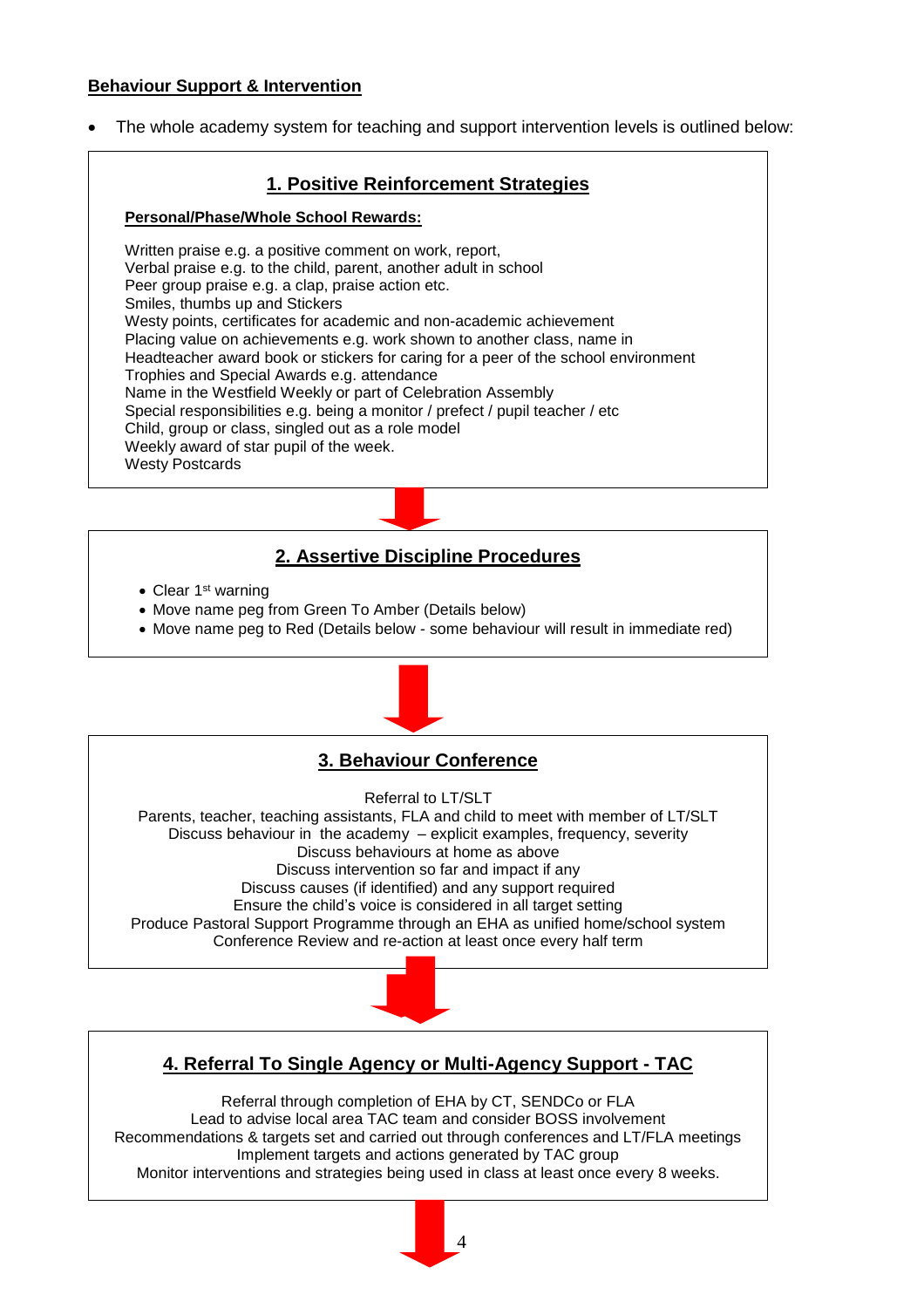#### **5. Seclusion / Exclusion**

Meetings with SLT to discuss next steps – parents discussion through conferences where applicable Seclusion within the academy Exclusion temporary Managed move to more specialist location Exclusion fixed

#### **Assertive Discipline Procedures**

Teachers and paid staff can discipline pupils whose conduct falls below the standard which could reasonably be expected of them. This means that if a pupil misbehaves, breaks a school rule or fails to follow a reasonable instruction staff can impose the **hierarchy of sanctions on that pupil**. In the short term, sanctions can stop inappropriate behaviour. However, they must be used sensitively, and the emphasis should be on supporting and rewarding pupils instead.

Movement from **Green** to **AMBER Warning** will result if behaviour**:**

- disrupts the learning of others or the individual themselves.
- is at variance with our stated expectations detailed above.

Depending on the nature of the behaviour, the following sanctions can apply to Amber Warning:

- A verbal or written apology, repetition of an unsatisfactory task (following an appropriate calm down period if required)
- Withdrawal of privilege relative to misbehaviour
- A verbal reprimand appropriate to the child and misbehaviour e.g. within the group, individually
- Child to sit by teacher
- Time out e.g. outside area under supervision, another group, another class
- Child to assist in rectifying the problem they have caused
- Child sent to another appropriate adult to explain their misbehaviour.

The following behaviour is considered to be unacceptable and subject to **zero tolerance** as outlined in the **RED** section of the hierarchy sanctions:

- Bullying individual or group; verbal or physical abuse; taunting; threatening/intimidating mimicking (including Cyber/social media bullying)
- Verbal or physical aggression towards pupils and adults
- **Swearing**
- Deliberate Rudeness
- Stealing
- Drugs/cigarettes/alcohol/offensive weapon related incidents (a weapon can be any object used which can cause harm to an individual)
- Bringing the school into disrepute as a result of serious incidents out of school

Depending on the seriousness of the behaviour the following actions can be taken but, in all instances where Red is given, the parents will be informed: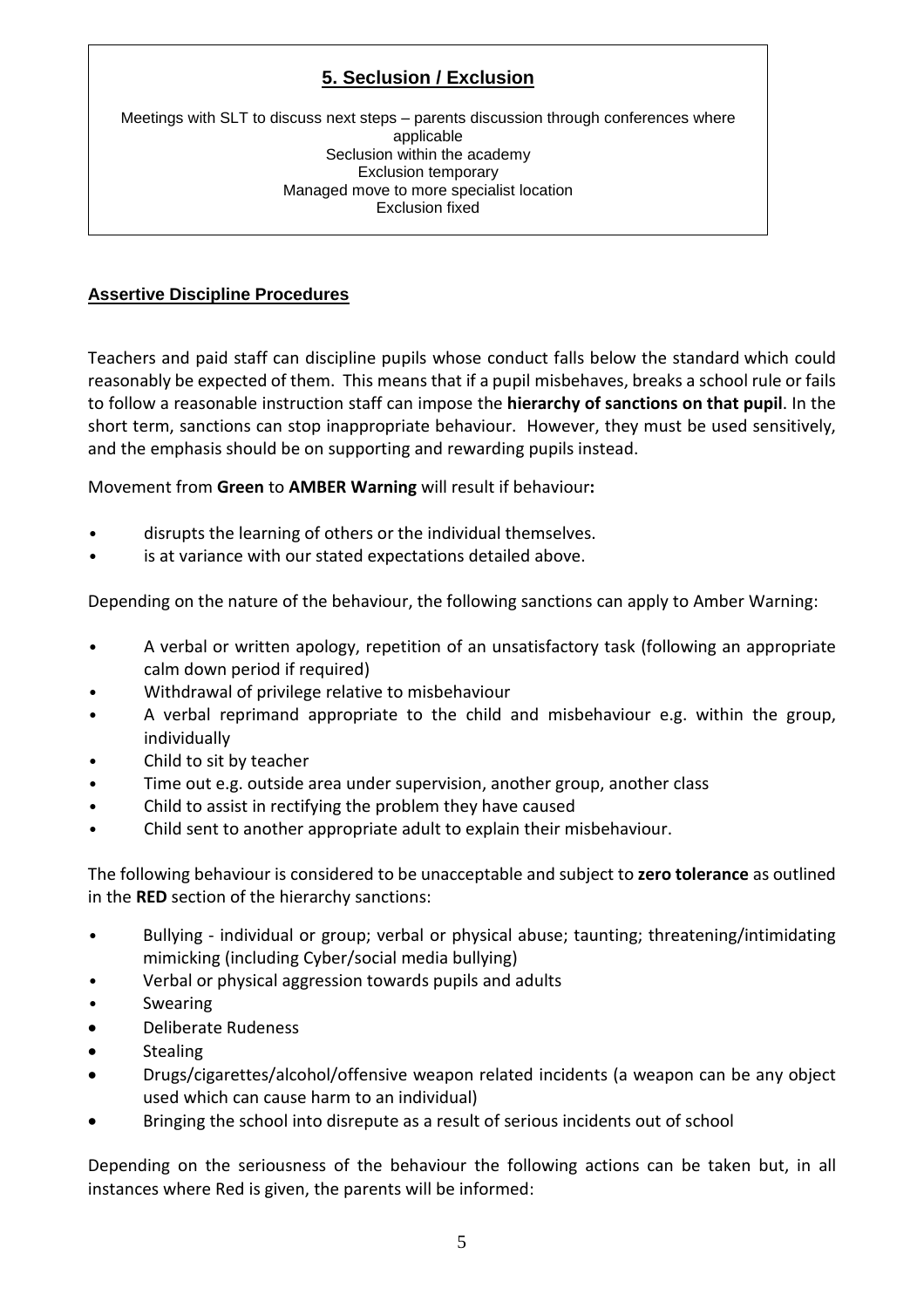- Playtime detention may be given for a serious 'RED / Zero Tolerance' offence or if a child continues the behaviour that resulted in an Amber.
- Referral to Senior Management/Head teacher
- Parents informed and involved in the behaviour management process
- Use of a progress home/school book (SLT member involved)

#### **Bourne Westfield Academy is committed to promoting self esteem**

The Academy also aims to improve behaviour by promoting positive self-esteem. This will be achieved by:

- Adults taking time to be curious and always listen to children
- Celebrating all successes, in and out of school
- Giving children responsibilities
- Valuing children's contributions and ideas
- Praising at every opportunity to a wide range of audiences, including use of 'Westy Postcard', Westfield Weekly, etc.
- Respecting children as individuals and personalities
- Nurturing children's character development (within curriculum and extra-curriculum)

#### **Classroom Expectations**

Class rules will be discussed at the beginning of the year. The children agree to abide by these rules and understand that if they do not adhere to them there is a procedure that is followed fairly and consistently for everyone.

Classes should also have the **GREEN** expectations displayed with the Code of Conduct Mascot. These should be revisited regularly at school level (usually collective worship), class level and with individuals.

#### **Guidelines for positive behaviour management:**

- 1. Establish a fair, reciprocal relationship with the pupils in your care.
- 2. As soon as it occurs, reward positive behaviour with attention and praise. 'Catch them being good'. Praise children for working hard as opposed to being intelligent.
- 3. Where possible, identify when behaviour problems are likely to arise and use strategies to modify pupil's behaviour and support their success.
- 4. Know the Academy's expectations and the reasons for them. Be clear, firm and polite about the behaviour boundaries.
- 5. Know what sanctions you can use, but try to avoid using them, or delay them especially as attunement and validation of emotions may defuse the immediate situation.
- 6. Always remain calm when you speak to pupils. This will help you maintain your authority and confidence and keep your relationships with them positive.
- 7. Avoid telling a pupil off in public and do not shame pupils
- 8. Avoid the use of sanctions where support strategies will suffice.
- 9. Use the school's monitoring, report and behaviour referral systems so that you support each other in addressing the individual pupil's needs and those of the whole school.